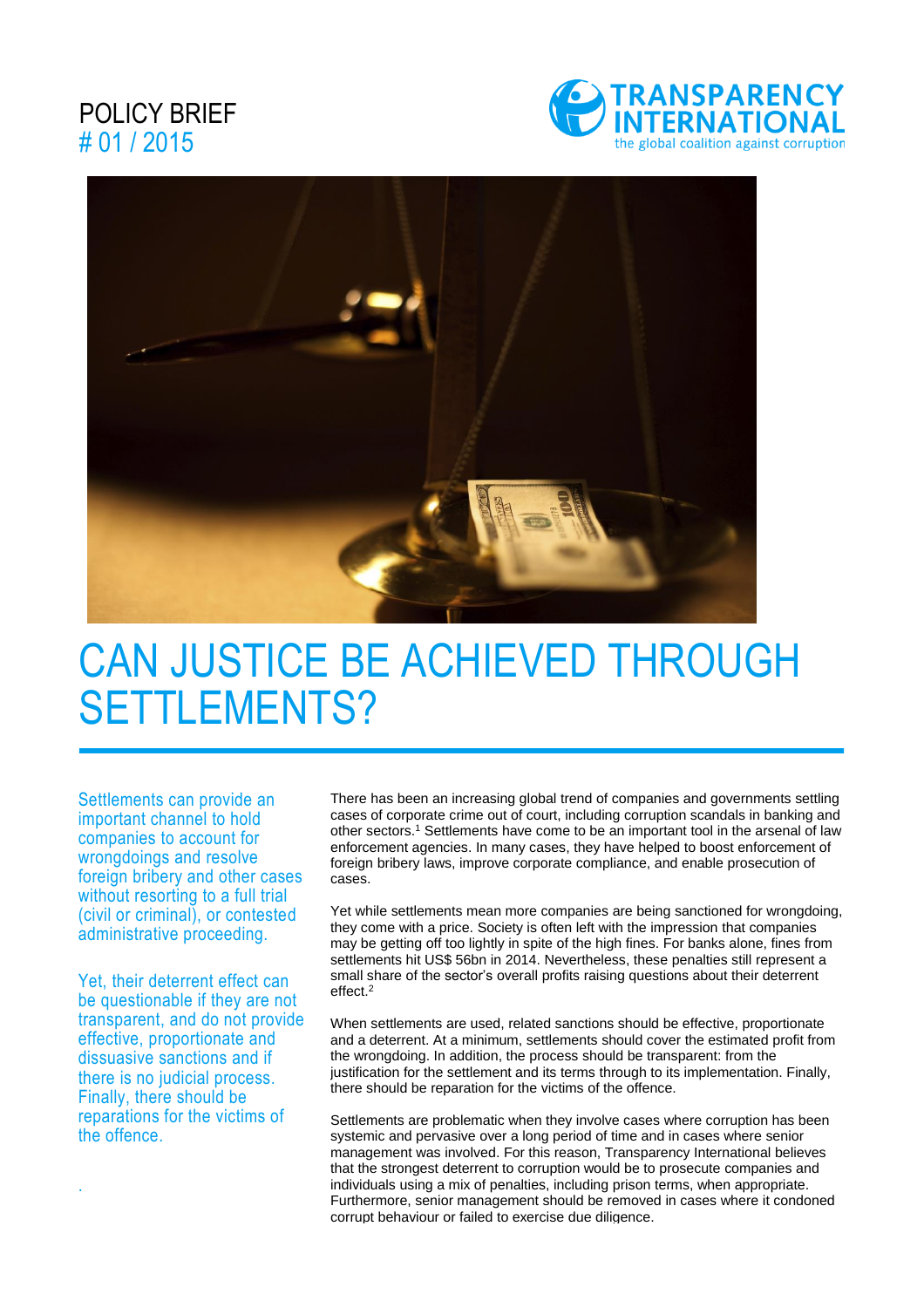# THE ISSUE PROTECTION VS. SETTLEMENT

The use of settlements has several benefits and drawbacks. Settlements help to move forward corruption cases to the sanctioning phase. Corruption cases, especially those with an international dimension, often require complex and resource- intensive investigations. In many countries the justice system is overburdened. Settlements allow prosecutors to weigh different issues - the strength of their evidence, the likelihood of conviction and the resources needed. Since settlements also are generally more favourable for companies when they cooperate, companies have an incentive to self-report and disclose information, potentially also about offences not yet under investigation. Finally, settlements have helped to scale-up the number of sanctions for alleged foreign bribery which in turn has resulted in improved corporate compliance.<sup>2</sup>

Still, the use of settlements for bribery and corruption cases has a number of drawbacks. Settlements may send the wrong message that companies are buying their way out of more serious punishment. There is a latent risk that fines become an acceptable cost of doing business (see side bar). <sup>3</sup> Furthermore, some settlement cases that were reached despite strong evidence created concerns that the process is circumventing the role of the courts and that some companies are considered "too big to prosecute".<sup>4</sup> Another concern arises from the very nature of a settlement: it is an agreement that seeks to provide benefits for both sides. This is done by offering a company reduced penalties and/or limiting negative exposure that prosecution could have brought. Through settlements companies are spared lengthy public trials, the risk of long-term reputational damage, possible prison terms for individuals, and potentially lasting negative impacts on their share price. This raises questions about the deterrent effect of such arrangements.<sup>5</sup> Also, a concern is that the practice of high monetary fines as part of settlements means that shareholders bear the burden of wrong doing rather than senior management or the individuals responsible within the company. In most cases senior management who might have condoned corrupt behaviour or failed their oversight duty get away with impunity. Moreover, the fines paid often do not find their way back to the country where the corrupt act happened (see side bar).

Where settlements are used, there must be a threshold test to determine when they are a better alternative to prosecution. Considerations include:

- the nature and seriousness of the offence,
- the pervasiveness of wrongdoing within the corporation, including the complicity in, or the condoning of, the wrongdoing by management;
- the corporation's history of similar misconduct (i.e. past criminal, civil, and regulatory actions against it);
- the corporation's timely and voluntary disclosure of wrongdoing and its willingness to cooperate in the investigation;
- the existence and effectiveness of the corporation's existing compliance program and related actions (prior to current case); 6
- collateral consequences as a result of prosecution;<sup>7</sup> and
- the ability of prosecuting individuals responsible for the corporation's alleged wrong-doing.

Transparency International believes that prosecutions rather than settlements should be the preferred option when cases meet any of the following criteria:

- misconduct is serious, pervasive, long-lasting and has global consequences;
- the misconduct includes complicity by top management;
- the company does not cooperate with the investigation;
- and the authorities have strong evidence to successfully pursue the case in court.

In all other cases, settlements are a viable option with the proviso that they respect the principles of transparency, due process, accountability and reparation for the victims. Each element is elaborated in the next section.

### CASE STUDY – THE FOREX MANIPULATION CASE

Two recent settlements for conspiring to manipulate foreign currency markets raise interesting questions about the nature and impact of settlements.

The November 2014 settlement, relating to Libor, was the first coordinated settlement between British, American and Swiss regulators who fined five banks (Citigroup, HSBC, JPMorgan Chase, RBS and UBS) a combined US\$4.3 billion. The May 2015 settlement, on forex, resulted in a total of US\$5.6bn in fines for Bank of America, Barclays, Citigroup, JP Morgan Chase, RBS and UBS.

Neither settlements precluded prosecution of individuals, which is still outstanding, and only four of the banks pleaded guilty. No CEO or senior figure in these banks has resigned or been dismissed as a result of these scandals.

Since the forex scandal took place after the previous Libor settlements with some of the same banks, it raises serious questions about their deterrent effect. And seemingly large fines actually led to a rise of share prices in some cases.

### WHO PAYS AND WHO GETS THE MONEY?

Settlement fines are borne by the banks' shareholders – in the case of formerly bailed out banks these include tax payers - with management and other culprits getting away with impunity in many cases.

Settlements often occur in countries that are major financial or commercial centres where the companies are based and not where the crime occurred. A World Bank study looking at 395 settlements in foreign bribery cases showed that while these cases resulted in a total of US\$ 6.9 billion in monetary sanctions only 3.3 per cent of the monies were returned to the countries where the alleged corruption happened.<sup>14</sup>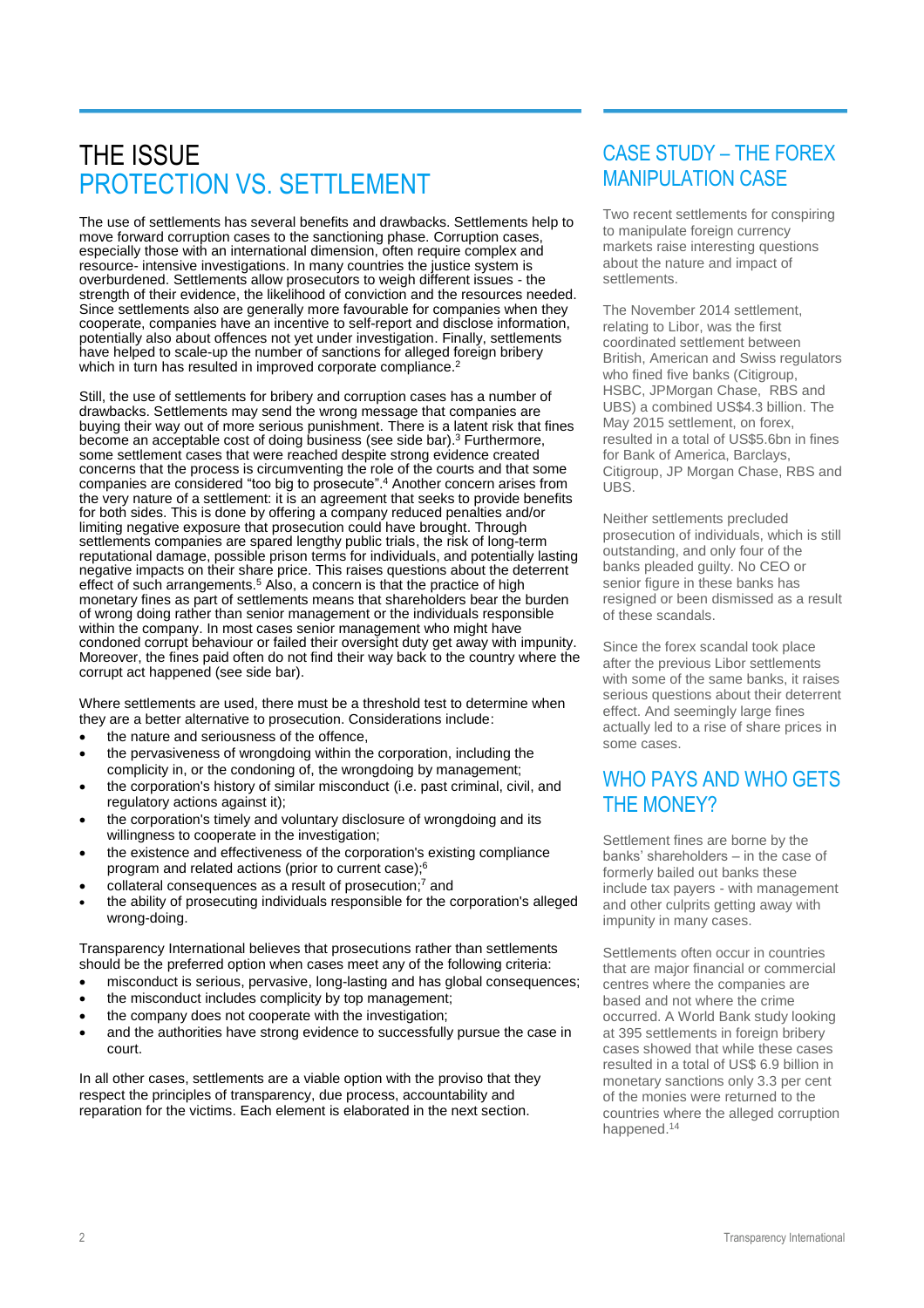# RECOMMENDATIONS

When settlements are pursued, the following elements must be respected for them to be considered to effectively sanction and deter corruption.

#### **GENERAL:**

- Settlements should require companies to acknowledge wrongdoing and admit to relevant facts.
- Settlements are appropriate in cases where the company has self-reported the wrongdoing and should be used to incentivise such self-reporting.
- Settlements should be reached if the company genuinely cooperates with the investigation.
- Settlements must not be influenced by factors that fall outside of the case. These include economic influence, the potential effect upon relations with another state, or the natural or legal persons involved. 8

#### **TRANSPARENCY:**

- Settlements must be made public.
	- o This includes their terms and justification, the nature of the offence and other violations of law as well as a statement of relevant facts and how the company has met the terms of the settlement.
- The facts surrounding the case should be made public. This can provide lessons learnt for the prevention of similar wrongdoings in the future.

#### **DUE PROCESS:**

#### **Court approval**

- All settlements, including their detailed terms, should be submitted to judicial review and public hearing.
	- o This review should enable a judge to form an opinion on the extent of the violation and on whether the settlement is in the public interest. It should occur prior to concluding the settlement.
- The terms of the settlements and the judicial review should take into account the views of other affected stakeholders, such as competitors, as well as those of the government or civil society organisations in other affected countries (i.e. where the bribes were paid or sought). 9

#### **Evidence-sharing with other jurisdictions**

 Settlements must not preclude further legal actions in other jurisdictions that are not parties to the settlement subject to applicability of the *non bis in idem* principle (double jeopardy). Authorities should make all relevant evidence available to their counterparts in other relevant jurisdictions.

#### **ACCOUNTABILITY:**

- Settlements should provide for effective, proportionate and dissuasive sanctions.
- Settlements must at a minimum cover the estimated profit from the wrongdoing<sup>10</sup> reflecting the full value of benefits accrued as a result of the wrongdoing<sup>11</sup> in addition to monetary sanctions. Sanctions should include confiscation of the profit from the corrupt deal and the proceeds of bribery.
- Compliance with the terms of the settlement should be monitored by the government agency that negotiated the settlement.

#### **Sanctions**

- Settlements with companies (i.e. legal persons) should not preclude the prosecution of individuals. Where evidence is sufficient, criminal prosecution of individuals should be the standard practice.
- Fines levied on individuals should not be covered by the company, a corporate indemnity or third parties. These stipulations should be made part of the settlement.

### PREVENTING FUTURE **WRONGDOING**

Settlements should have a deterrent effect and induce long-term improvements to a company's compliance program. This can be done in various ways, such as through the appointment of an independent expert monitor.

If an independent monitor is installed, regulators should ensure the following:

- S/he is independent & competent,
- There is predictability of the costs incurred,
- S/he operates using established anti-corruption standards,
- S/he reports findings to law enforcement authorities.

The decision on what type of arrangement is appropriate should be made based on the seriousness of the offense, duration and pervasiveness of the misconduct.